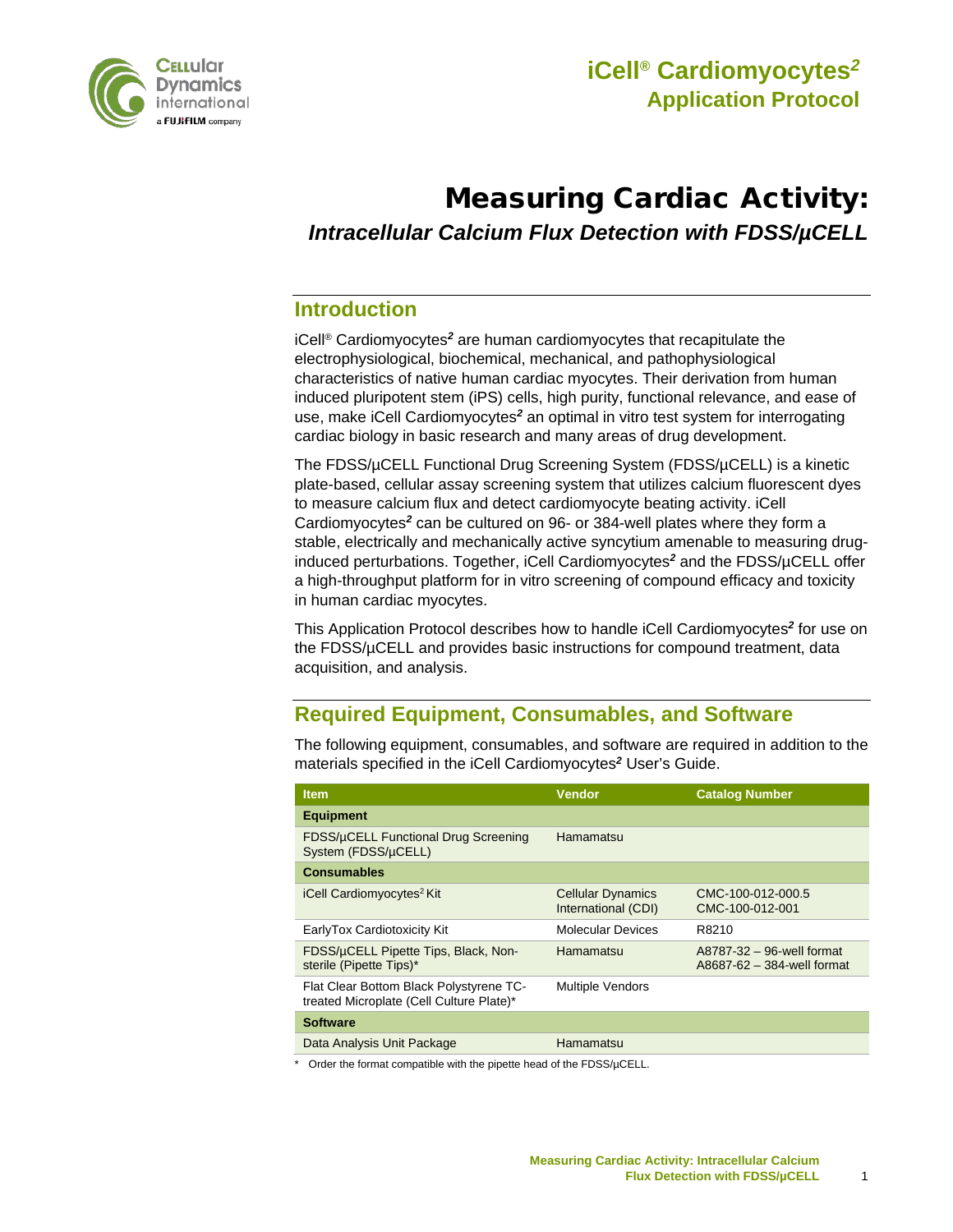# **Workflow** *Notes*

iCell Cardiomyocytes*<sup>2</sup>* are thawed and plated into either a 96- or 384-well cell culture plate previously coated with gelatin. 4 hours post-plating and every 48 hours thereafter, spent medium is replaced with iCell Cardiomyocytes Maintenance Medium (Maintenance Medium). From day 7 post-plating, cells can be loaded with calcium fluorescent dye, treated with compounds, and assayed for calcium flux and beating activity.

*Note: An alternative weekend-free workflow may be acceptable. Contact CDI's Technical Support (support@cellulardynamics.com; +1 (877) 320-6688 (US tollfree) or (608) 310-5100) for more information.*



### **Methods**

The following procedure describes culturing iCell Cardiomyocytes*<sup>2</sup>* in 96-well cell culture plates. Instructions for 384-well format are provided in the notes.

#### **Thawing iCell Cardiomyocytes2**

**1.** Coat a 96-well cell culture plate with 100 µl/well of 0.1% gelatin solution at 37°C for at least 1 hour according to the iCell Cardiomyocytes*<sup>2</sup>* User's Guide.

*Note: For 384-well format, coat with 33 µl/well of 0.1% gelatin solution*.

- **2.** Calculate the final volume of iCell Cardiomyocytes Plating Medium (Plating Medium) needed to obtain a final cell plating density of  $0.5 \times 10^6$  viable cardiomyocytes/ml using the number of viable cells/vial from the Certificate of Testing.
- **3.** Thaw iCell Cardiomyocytes*<sup>2</sup>* according to the User's Guide to the calculated final volume of Plating Medium.
- **4.** Aspirate the gelatin solution. Immediately add 100 µl/well of the iCell Cardiomyocytes*<sup>2</sup>* cell suspension (50,000 cells/well).

*Note: For 384-well format use the same iCell Cardiomyocytes<sup>2</sup> cell suspension density (500,000 viable cells/ml) and add 33 µl/well (~16,500 cells/well).*

**5.** Culture iCell Cardiomyocytes*<sup>2</sup>* in a cell culture incubator at 37°C, 5% CO2 for 4 hours.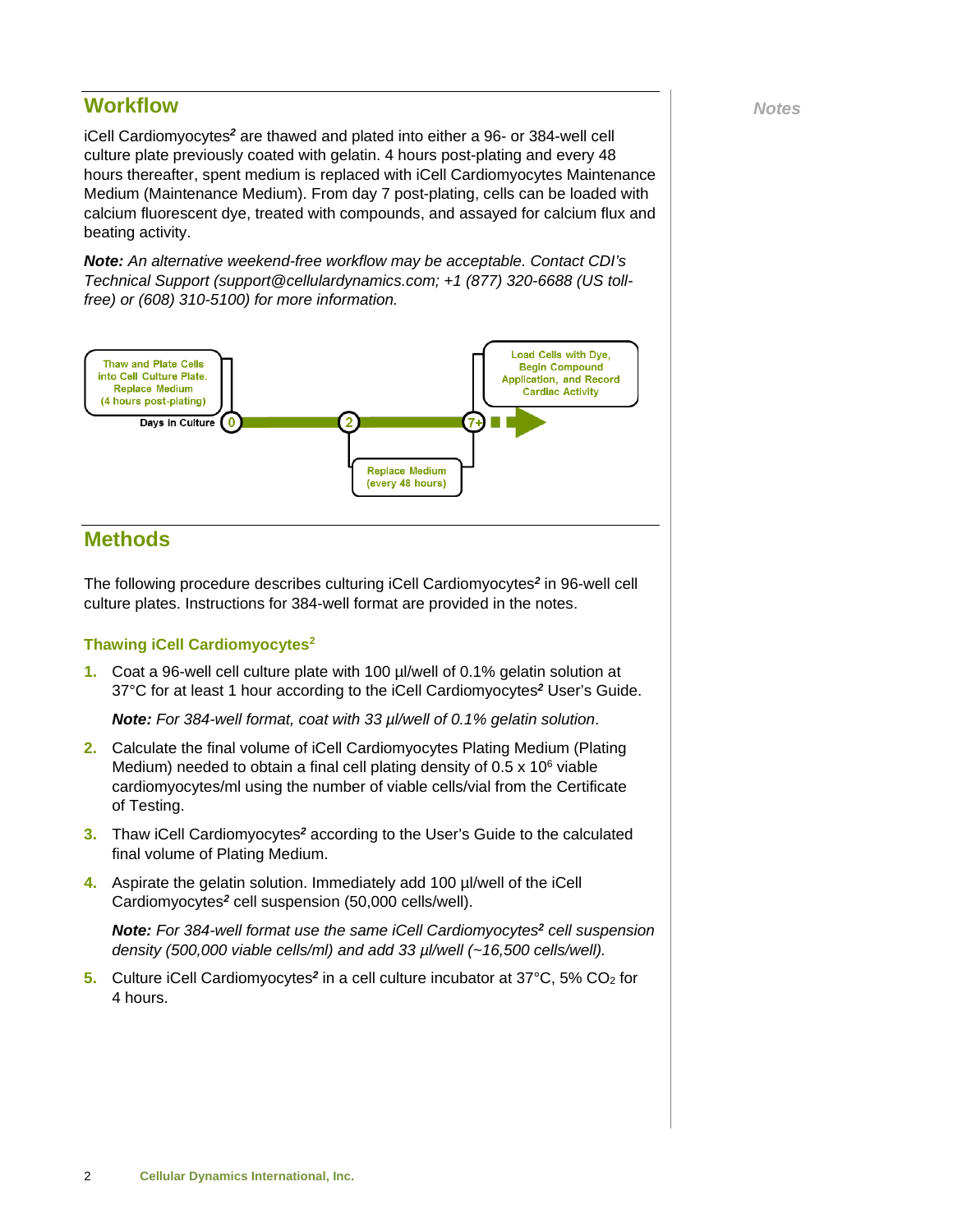*Notes*

#### **Maintaining iCell Cardiomyocytes***<sup>2</sup>*

**1.** Aspirate the spent Plating Medium 4 hours post-plating and replace with 100 µl/well of Maintenance Medium.

*Note: For 384-well format, replace with 33 µl/well of Maintenance Medium.*

**2.** Maintain the cardiomyocytes for at least 7 days, replacing spent Maintenance Medium every 48 hours.

### **Data Acquisition and Analysis**

The following section details loading iCell Cardiomyocytes<sup>2</sup> with a Ca<sup>2+</sup>-sensitive dye, data acquisition, and basic data analysis. Be aware that iCell Cardiomyocytes*<sup>2</sup>* beat rate is highly temperature-sensitive. Avoid temperature fluctuations by maintaining the cell culture plate containing iCell Cardiomyocytes*<sup>2</sup>* and the plate containing test compounds dilutions (compound plate) at 37°C throughout the assay.

FDSS analysis software provides a variety of parameters to evaluate the calcium oscillations of iCell Cardiomyocytes*<sup>2</sup>*. See the manufacturer's instructions for specific guidelines on using FDSS analysis software for data acquisition and analysis.

*Note: The FDSS analysis software is provided in the Data Analysis Unit Package.*

#### **Adding the Dye and Applying Compounds**

**1.** Prepare the Cardiotox Dye loading solution according to the manufacturer's instructions.

*Note: The Cardiotox Dye is provided in the EarlyTox Cardiotoxicity Kit.*

- **2.** Prepare a 1:1 mixture of freshly prepared Cardiotox Dye and Maintenance Medium.
- **3.** Remove the 96-well cell culture plate containing iCell Cardiomyocytes*<sup>2</sup>* from the cell culture incubator and replace the spent medium with 90 µl/well of the Cardiotox Dye and Maintenance Medium mixture.

*Note: For 384-well format, replace spent medium with 40 µl/well of Cardiotox Dye and Maintenance Medium mixture.*

- **4.** Incubate the cell culture plate containing iCell Cardiomyocytes*<sup>2</sup>* and Cardiotox Dye loading solution (assay plate) in a cell culture incubator at 37°C, 5% CO2 for 2 hours. Do not remove the plate from the incubator until ready to transfer to the FDSS/µCELL.
- **5.** Equilibrate the FDSS/µCELL to 37°C.
- **6.** Prepare test compound dilutions in Maintenance Medium at 10X the final concentration in a sterile 96-well plate (compound plate). Incubate the compound plate at 37°C until ready to apply compounds onto iCell Cardiomyocytes*<sup>2</sup>*.

*Note: For 384-well format, prepare compound dilutions in Maintenance Medium at 5X the final concentration.*

*Note: Final DMSO concentrations above 0.2% should be used with caution. If test compounds are dissolved in DMSO, the 5X compound solutions should not exceed 0.5% DMSO.*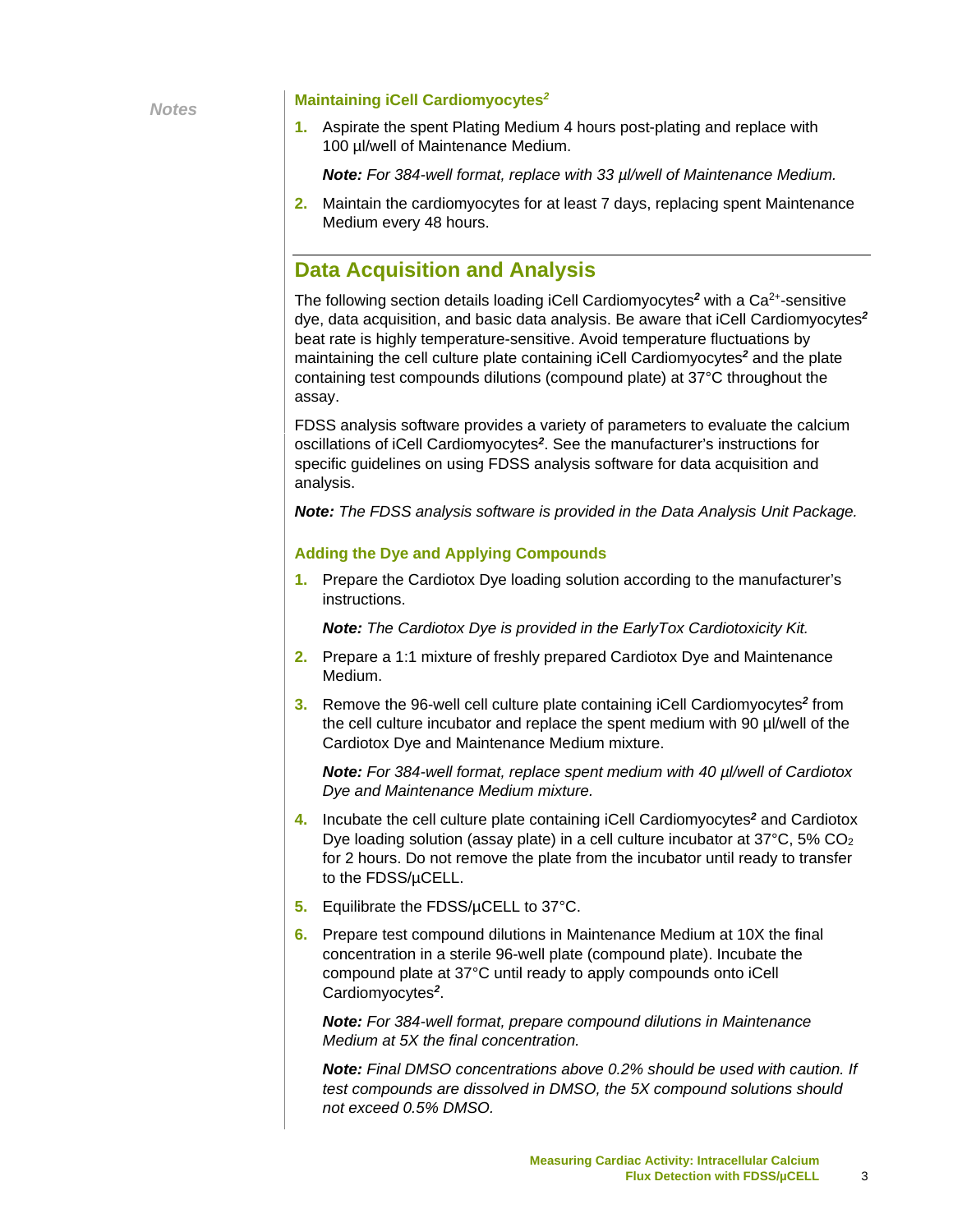**7.** After incubation, place a new box of pipette tips onto the FDSS/µCELL and Motes immediately transfer the assay plate and the compound plate from the cell culture incubator directly to the FDSS/µCELL equilibrated to 37°C.

*Note: Do not rinse the cells after adding the Cardiotox Dye loading solution.*

**8.** Record a baseline measurement (60 seconds) according to the FDSS/µCELL and the EarlyTox Cardiotoxicity Kit guides.

*Note: See the FDSS/µCELL or EarlyTox Cardiotoxicity Kit guide for specific instrument settings and recommendations on how to adjust parameters to optimize the cellular response.*

**9.** Transfer 10 µ//well of the 10X compound dilutions from the compound plate to the assay plate, maintaining both plates on the FDSS/µCELL equilibrated to 37°C. Record a simultaneous compound treatment measurement to detect immediate/short-term responses.

*Note: For 384-well format, transfer 10 µl/well of the 5X compound dilutions.*

**10.** After the compound treatment recording, return the assay plate to the cell culture incubator. Intermediate and long-term responses can be detected with subsequent measurements (i.e. 5, 15, 30, and 60 minutes post-compound treatment).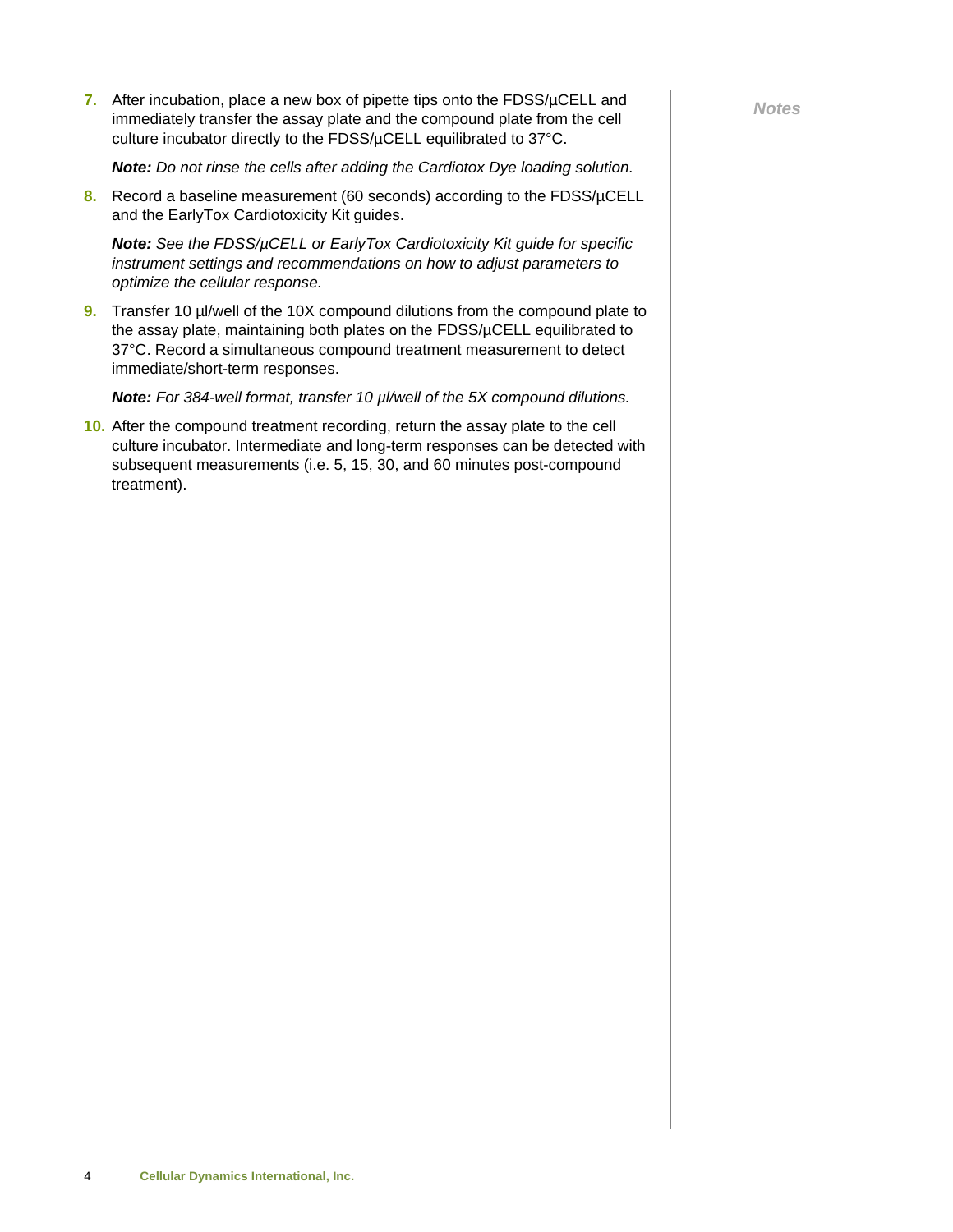#### **Example Data**

Results displayed in Figures 1 and 2 were obtained 15 minutes post-compound treatment. These figures illustrate representative calcium oscillation waveforms and the effects of modulating crucial ion channel and GPCR through compound addition.



**Figure 1: Intracellular Ca2+ Oscillations Provide a High-throughput Readout for Ion Channel and GPCR Function**

*Electrical activity at the membrane is controlled by ion channels and GPCRs. This activity regulates intracellular Ca2+ oscillations, which can thus be used as a high-throughput measure of cardiac excitation-contraction coupling. Panel A shows calcium oscillation waveforms under control conditions (baseline). Panels B and C show the effect of the GPCR-agonist isoproterenol and the IKr channel antagonist E-4031, respectively, on the calcium oscillation waveforms. iCell Cardiomyocytes<sup>2</sup> were exposed to the indicated compounds at the concentrations listed.*



**Figure 2: iCell Cardiomyocytes***<sup>2</sup>* **Display Expected Response to Known Pharmacological Stimuli**

*Peak frequency (beats per minute, BPM) were calculated using the FDSS analysis software to analyze pharmacological modulation of iCell Cardiomyocytes<sup>2</sup> calcium oscillations after treatment with the GPCR-agonist isoproterenol or the IKr channel antagonist E-4031. Data are presented as raw values, mean ± SEM.*

*Notes*